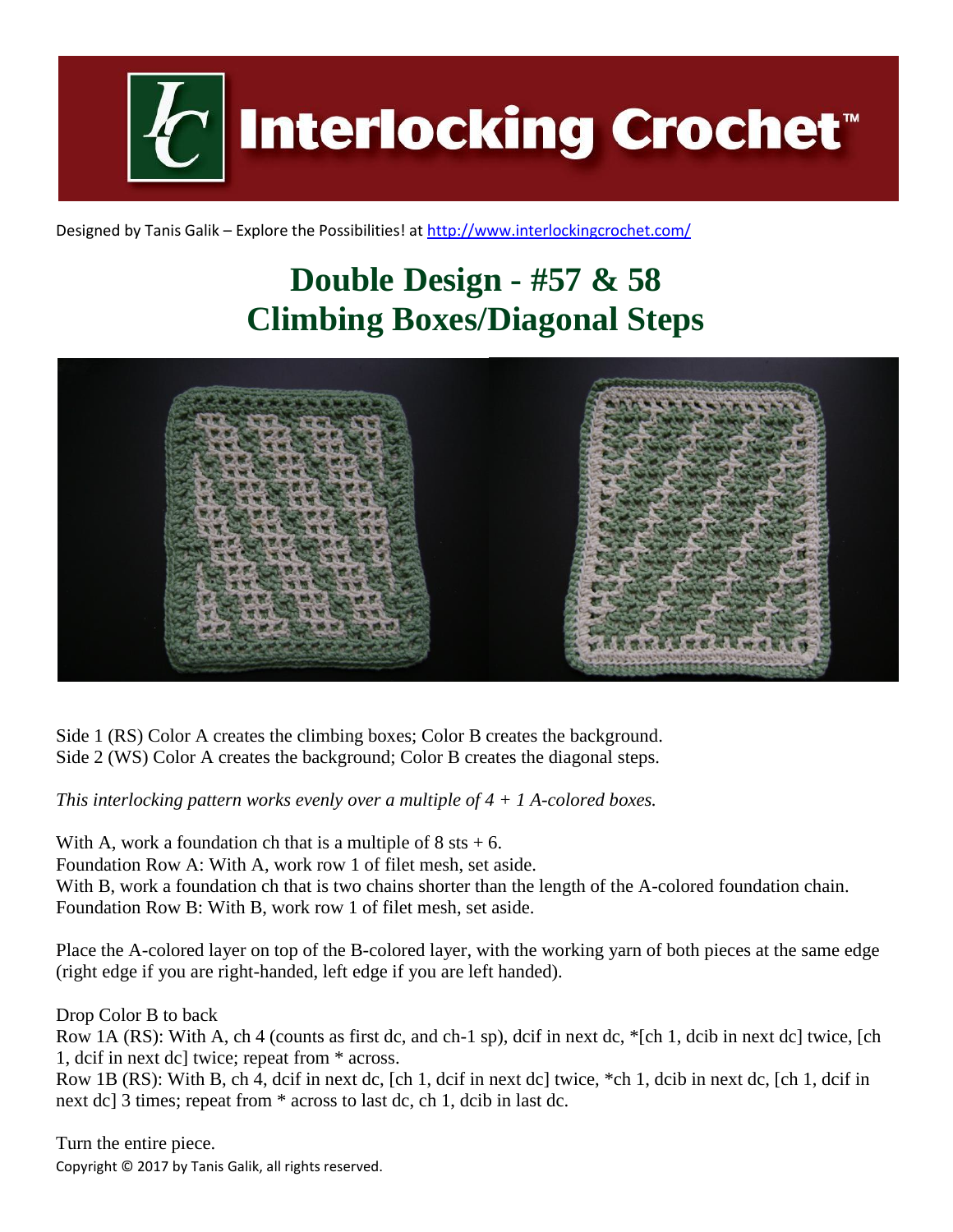Drop Color B to front

Row 2A (WS): With A, ch 4, dcib in next dc, [ch 1, dcif in next dc] twice, \*ch 1, dcib in next dc, [ch 1, dcif in next dc] 3 times; repeat from  $*$  across to last 2 dc, [ch 1, dcib in next dc] twice.

Row 2B (WS): With B, ch 4, dcib in next dc, ch 1, dcib in next dc, \*ch 1, dcif in next dc, [ch 1, dcib in next dc] 3 times; repeat from \* across to last 2 dc, [ch 1, dcif in next dc] twice.

Turn the entire piece.

Drop Color B to back

Row 3A (RS): With A, ch 4, dcif in next dc, ch 1, dcif in next dc, \*[ch 1, dcib in next dc] twice, [ch 1, dcif in next dc] twice; repeat from \* across to last 3 dc, ch 1, dcib in next dc, [ch 1, dcif in next dc] twice. Row 3B (RS): With B, ch 4, dcib in next dc,  $\epsilon$  [ch 1, dcif in next dc] 3 times, ch 1, dcib in next dc; repeat from  $\epsilon$ across to last 3 dc, [ch 1, dcif in next dc] twice, ch 1, dcib in last dc.

Turn the entire piece.

Drop Color B to front

Row 4A (WS): With A, ch 4, dcib in next dc, ch 1, dcif in next dc, \*ch 1, dcib in next dc, [ch 1, dcif in next dc] 3 times; repeat from \* across to last 3 dc, [ch 1, dcib in next dc] 3 times.

Row 4B (WS): With B, ch 4, dcib in next dc, \*ch 1, dcif in next dc, [ch 1, dcib in next dc] 3 times; repeat from \* across to last 3 dc, ch 1, dcif in next dc, ch 1, dcib in last dc, ch 1, dcif in last dc.

Turn the entire piece.

Drop Color B to back

Row 5A (RS): With A, ch 4, dcif in next dc, [ch 1, dcif in next dc] twice, \*[ch 1, dcib in next dc] twice, [ch 1, dcif in next dc] twice; repeat from \* across to last 2 dc, [ch 1, dcif in next dc] twice. Row 5B (RS): With B, ch 4, dcif in next dc, \*ch 1, dcib in next dc, [ch 1, dcif in next dc] 3 times; repeat from \* across to last 3 dc, ch 1, dcib in next dc, ch 1, dcif in next dc, ch 1, dcib in last dc.

Turn the entire piece.

## Drop Color B to front

Row 6A (WS): With A, ch 4, dcib in next dc, ch 1, dcib in next dc, \*[ch 1, dcif in next dc] 3 times, ch 1, dcib in next dc; repeat from  $*$  across to last 3 dc, ch 1, dcif in next dc, [ch 1, dcib in next dc] twice. Row 6B (WS): With B, ch 4, dcif in next dc, \*[ch 1, dcib in next dc] 3 times, ch 1, dcif in next dc; repeat from \* across to last 3 dc, [ch 1 dcib in next dc] twice, ch 1, dcif in last dc.

Turn the entire piece.

Drop Color B to back

Row 7A (RS): With A, ch 4, dcif in next dc, ch 1, dcib in next dc, \*[ch 1, dcif in next dc] twice, [ch 1, dcib in next dc] twice; repeat from  $*$  across to last 3 dc, [ch 1, dcif in next dc] 3 times.

Row 7B (RS): With B, ch 4, dcif in next dc, ch 1, dcif in next dc, \*ch 1, dcib in next dc, [ch 1, dcif in next dc] 3 times; repeat from \* across to last 2 dc, [ch 1, dcib in next dc] twice.